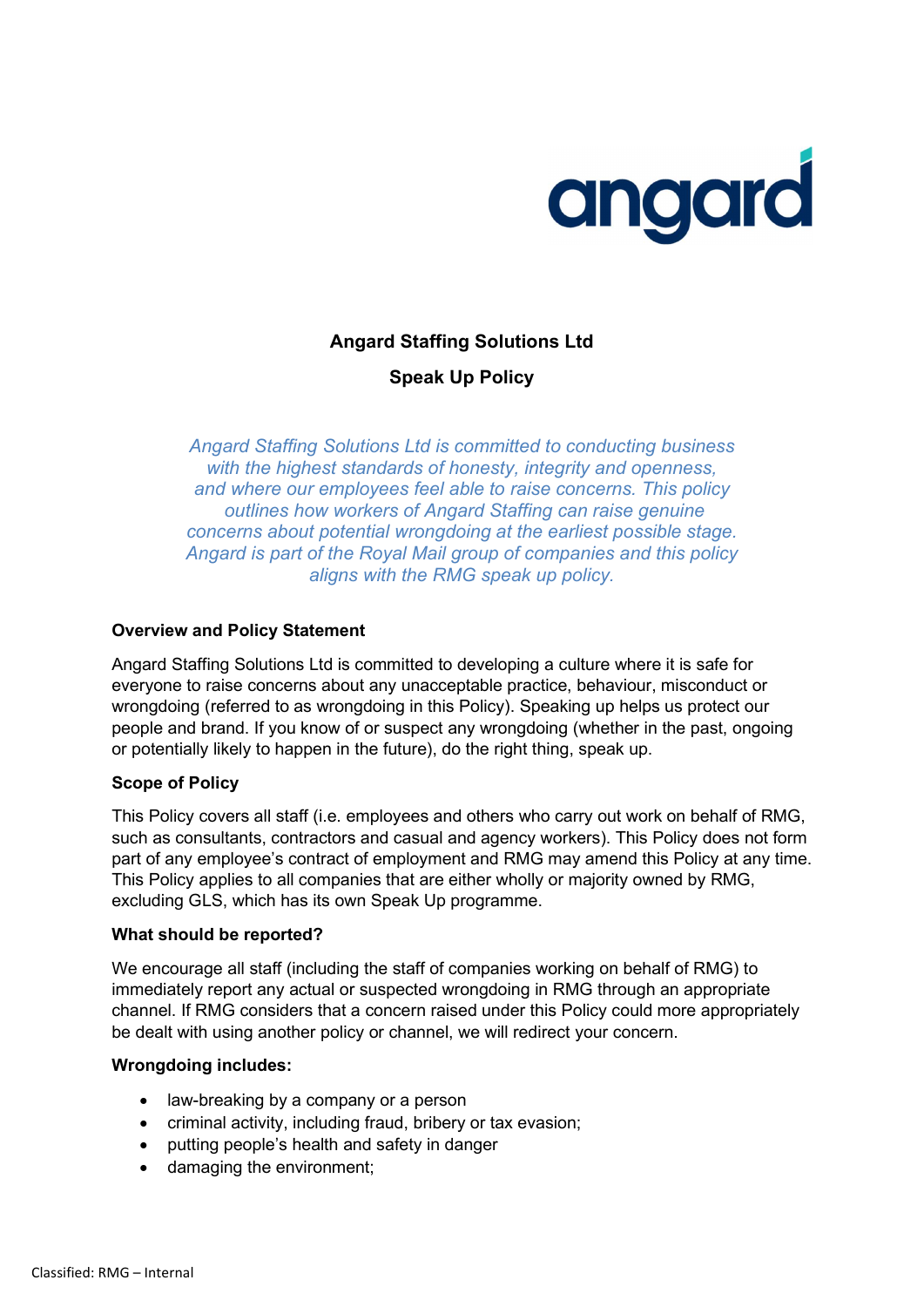- allowing a miscarriage of justice, financial malpractice or misreporting;
- breaching Our Business Standards or policies
- covering up or concealing any wrongdoing;
- improper conduct or unethical behaviour which is not in accordance with RMG's values;
- retaliation or unfair treatment because of reporting a concern.

### What are the channels to raise concerns?

You should raise any concerns with your line manager in the first instance, as they may be able to take immediate action to resolve your concern. Alternatively, you can speak to HR by e-mailing hr.angard@reed.com or our confidential, independent Speak Up helpline on 0800 090 3154 or online at https://royalmail.gan-comliance.com/p/speakup.

The helpline is available 24 hours a day, seven days a week.

You can report a concern to the helpline anonymously but we encourage you to give your identity, as it may be difficult to conduct an effective investigation if you choose anonymity. Your confidentiality will be protected if you do disclose your identify. After you complete your report, you will receive a unique case ID and password, which you can use to provide additional information or see if there is any feedback or further questions for you.

## What should not be reported to the Speak Up helpline?

## The Speak Up helpline should not be used;

- to report events presenting an immediate threat to life or property. Please follow your business emergency procedures;
- for any grievances and HR complaints of an individual or personal nature these should be dealt with under the Grievance Policy;
- to settle personal or legal disputes:
- to knowingly make false accusations; or
- to report complaints relating to bullying and harassment that cannot be reported to a manager - these should be reported to hr.angard@reed.com or the Stop Bullying & Harassment line on 0800 5874 777. RMG also provides a number of specialist helplines to deal with certain types of concern.

## What information should I provide? You should provide as much information as you can, such as:

- the background, history and reason for the concern;
- names, dates, places and other relevant information; and
- any documents that may support your report.

A report can only be followed up if it contains sufficient information. However, we do not expect you be able to prove that your concern is well founded. Never investigate the matter yourself and do not seek evidence to build a strong(er) case. Investigation of concerns and confidentiality All concerns will be taken seriously, handled fairly, promptly and professionally. Details of your concern will be forwarded to the Speak Up manager in Group Compliance & Ethics, who will assess your concern.

The process for dealing with a concern will vary depending on its nature, complexity and seriousness. It may not always be possible or appropriate to investigate. If your concern relates to a member of Group Compliance & Ethics, it will be dealt with independently of Group Compliance & Ethics. All information you provide (including your identity) will be kept